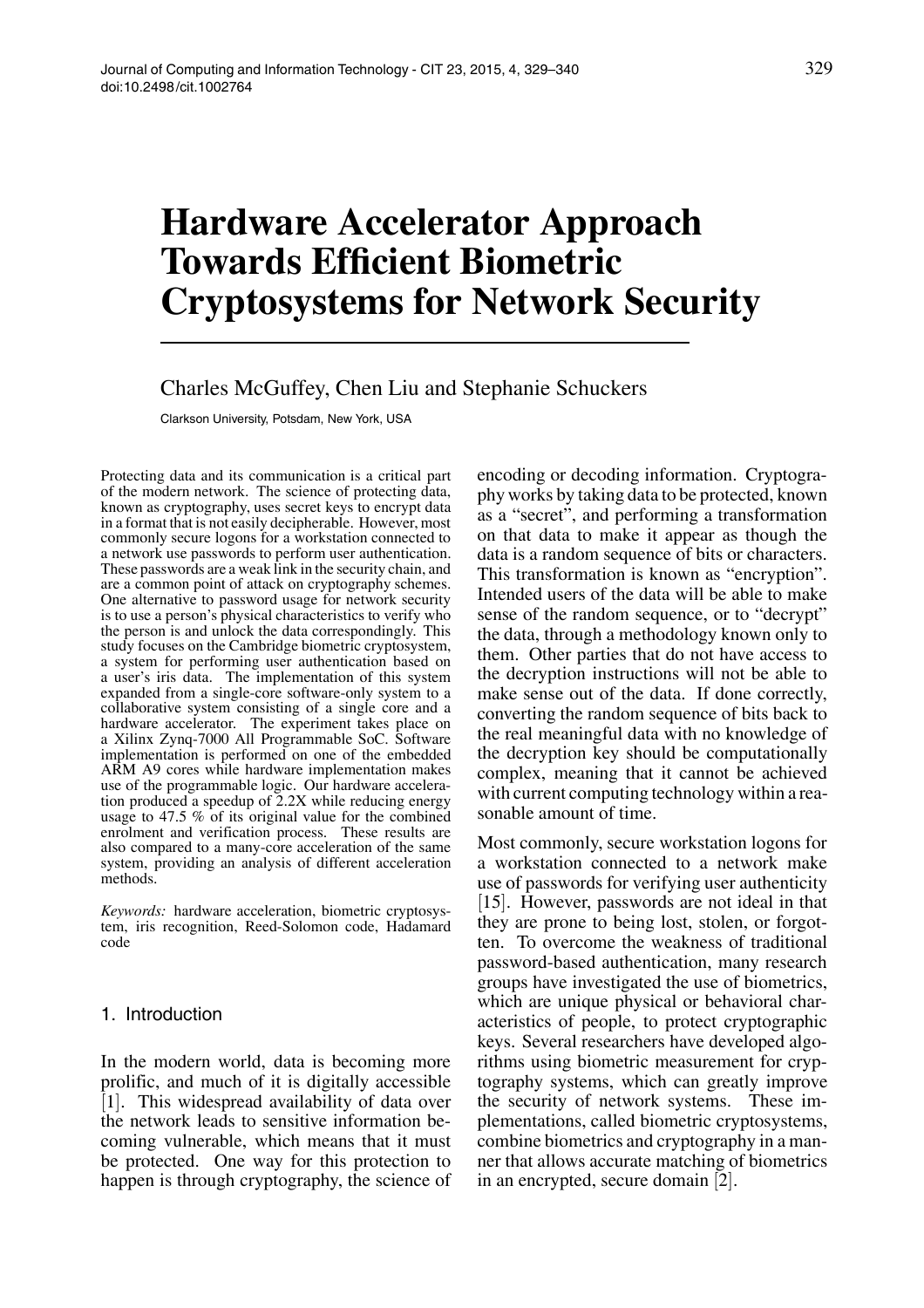In order to take advantage of biometric cryptosystem design, the algorithm needs to be able to run at a speed that is effective for use in commercial products. For most applications, this means calculations and cryptography must occur in real-time. This study attempts to achieve that goal by performing hardware acceleration of a biometric cryptosystem algorithm.

Hardware acceleration allows a biometric cryptosystem algorithm to be executed more quickly by providing a hardware platform that can handle the computation more efficiently. For each accelerated function, software code is replaced with a hardware component dedicated to perform the assigned computations, allowing increased parallelism and improving the speed of the function relative to running on a generalpurpose processor. This performance increase often significantly outweighs the extra power consumed by the additional hardware component(s), reducing the total energy consumed by the system for the given task.

The performance improvement presented in this study provides a template for making biometric cryptosystems more viable in an industrial setting, such as commercial network security, where they can provide secure access to data without the use of passwords. In addition to the practical benefits of cryptography, this study provides insights on the strengths and weaknesses of the hardware acceleration process. Analysis of what target function characteristics lead to the greatest efficiency gain provides a framework for determining the most efficient use of hardware acceleration. This will also allow more effective usage of hardware acceleration, including applications beyond the scope of biometric cryptosystems.

The rest of the paper is organized as follows: a brief overview of biometric cryptosystems is provided in Section II; Section III discusses the reference biometric cryptosystem design in detail; hardware acceleration methods and benefits are discussed in Section IV; Section V provides details on the experimental setup and procedure; results and associated discussion are provided in Section VI; final conclusions are drawn in Section VII.

## 2. Biometric Cryptosystems

Traditional cryptography methods make use of password protection and cryptographic keys to guard valuable information from attackers. The key is used to encrypt or decrypt data as necessary and is usually long and difficult to guess or memorize. This has led to keys being released based on password authentication, which allows users to memorize a relatively short password while providing data encryption that is still strong enough to resist attackers [3]. However, passwords themselves are a relatively vulnerable medium. Passwords are often poorly chosen, allowing them to be compromised through intelligent guessing or brute force attacks [3]. Additionally, passwords are often recorded on unsecure mediums, such as unencrypted files or pieces of paper that are left lying around. If the password is not recorded, it must be memorized, causing the existence of password recovery services, which take additional time and provide additional potential for security flaws. These weaknesses have caused a significant amount of research into alternatives to passwords.

One alternative method to the usage of passwords is the biometric cryptosystem. A biometric cryptosystem takes data about a particular feature of each user, called a "biometric", and records that data. Biometrics are defined as behavioral or physiological characteristics of a user. Examples of biometrics include fingerprints, iris scans, facial patterns, hand geometry, signatures, and keystrokes, etc. Biometric systems enroll users by storing information about the users' biometrics. If a user attempts to gain access to the system under protection, that user's biometric is checked. If the biometric data provided by the user matches the corresponding entry in the system and has the appropriate privileges, the user is granted access. If the biometric data does not match, or matches an entry without the required privileges, then the user is denied access to the system. This eliminates the need of passwords and the security risks associated with their usage.

There are several issues associated with the use of biometrics prior to their application to cryptography. In order for a biometric to be useful, it must be able to be collected and accurately compared to other data collections. The difficulty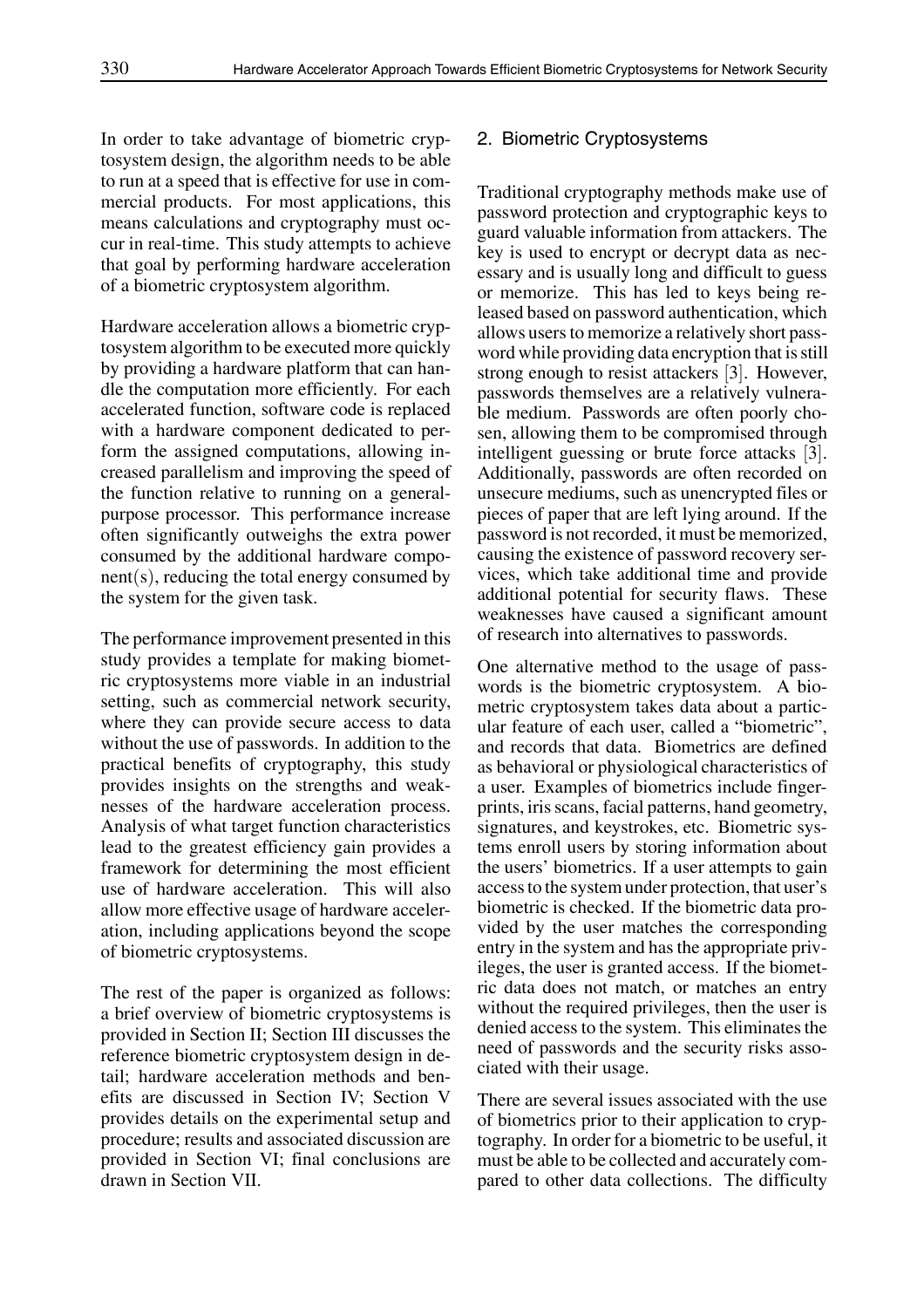of biometric collection is usually due to the requirement of a specific hardware setup, and is therefore irrelevant to our discussion. Accurate comparison, however, is a relevant issue. When biometric collection occurs, there is a high variance in the data collected due to different positions of the subject in the collection, variance in the machine, noise, and other issues. Additionally, biometric data can change due to human growth, injury, habit changes, and other real-world events [2]. A biometric system must be able to handle these data variances in order to be effective. Complicating matters, the analysis system must also be able to distinguish between the biometric data of different people. Biometric systems must seek to minimize the false acceptance rate (FAR), where two different people are identified as the same person, and the false rejection rate (FRR), where one person is not identified as himself/herself on separate data collections[3]. This dual constraint poses a significant challenge to biometric systems, even prior to their application in cryptography.

There are also problems that arise specifically when biometrics are applied to cryptography. The first of these issues is privacy. If biometric templates are stored unencrypted in the system, attackers could potentially steal the biometric data of users from the system [4]. This has privacy implications that cause the system losing its functionality from both ethical and economic standpoints. In addition to these issues, the scenario of a specific account being compromised must be taken into consideration as well. It is important that this scenario would not result in any other system that uses the same biometric being compromised. Revocability, or the ability to generate multiple secure identities for a user, is a requirement used to prevent a security breach from permanently compromising a user's access to a system. This prevents the use of raw biometric data, and instead necessitates using a transformation that is not based exclusively on the biometric data. However, working with biometric template post-transformation provides significant challenges in coming up with alignment processes necessary to deal with the variances and tolerances that must be accounted for  $|5|$ , as discussed above.

A large amount of research has been performed attempting to solve these problems [5]. One of the promising methods is an algorithm using iris biometrics through error correcting code proposed by Anderson et al. from a research group in Cambridge University [6]. This algorithm is referred to herein as the "Cambridge biometric cryptosystem", which we will discuss in detail next.

#### 3. The Cambridge Biometric Cryptosystem

The Cambridge biometric cryptosystem is an algorithm that confirms user authenticity through the use of an iris template. Each user in the system is enrolled by providing a 256-byte iris template and receiving a randomly generated 140-bit key. These two inputs are used to generate two variables that are stored on a physical token that the user receives. The first of the generated variables is a hash of the original 140-bit key. This hash function is a mapping function used to obscure the original 140-bit key. The second variable, called a locked template, is the result of performing an exclusive-or (XOR) function between the enrollment template and the result of putting the randomly generated key through Reed-Solomon and Hadamard encoding sequentially [6, 7]. When a user attempts to gain access to the system, the user provides an iris sample and the physical token. The locked template is XORed with the user's sample template, producing the encoded key with errors introduced by the differences between the enrollment template and the sample template. This result is then put through Hadamard decoding, followed by Reed-Solomon decoding. If the person attempting to access the system is a valid user with the correct token, the result of the decoding will be the original key. If someone is trying to access the system using someone else's token, the result will be different. The decoded key is hashed after calculation using the same hash method as in the enrollment process, and then compared to the hashed result stored on the token. If they are the same, the user is deemed valid and granted access. If the results are different, then the user is treated as an imposter and is not given access to the system. A block diagram of this cryptosystem is shown in Figure 1.

The Cambridge biometric cryptosystem makes use of Reed-Solomon error-correction code to handle burst errors in the iris template. These are large errors that affect many contiguous bits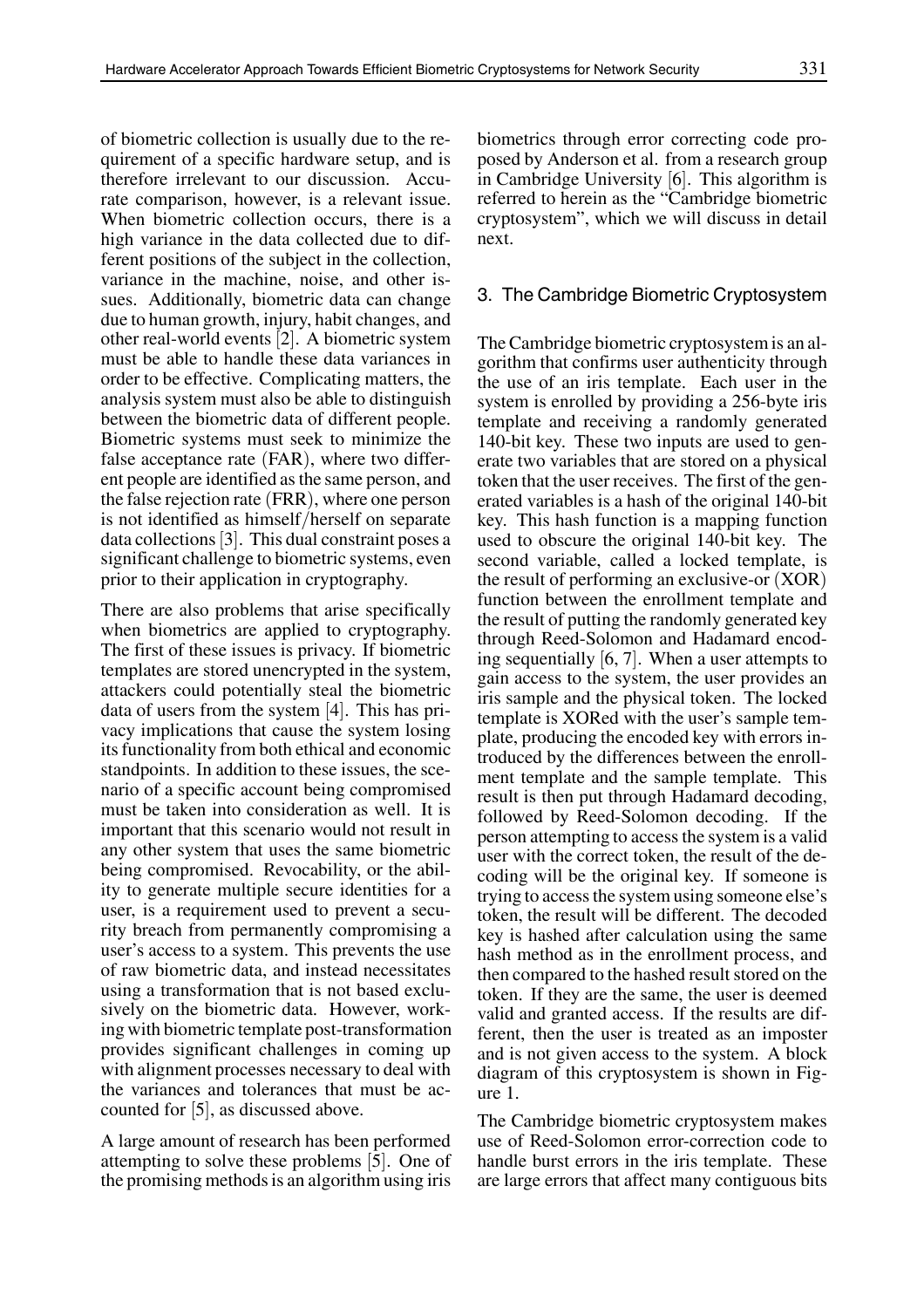of an iris template. Burst errors are often caused by eyelashes blocking views of the iris or other devices that cause significant error in the picture. Reed-Solomon code handles these errors by dividing the input into several blocks. The blocks are interpreted as coefficients to a polynomial using the domain of a Galois field. Additional parity blocks are added to create a resulting polynomial that is evenly divisible by the defining polynomial of the Galois field. During the decoding process, the division is performed on the input blocks, and the remainder is used to locate blocks that are in error. These error blocks are then entirely recalculated based on the results. This means the number of errors in a particular block does not matter, only the number of blocks that contain errors. For the Cambridge biometric cryptosystem, the 140-bit input is divided into 20 blocks of 7 bits, and 12 parity blocks are added to create a result of 32 blocks of 7 bits. This allows the system to correct up to 6 block errors for any given encoding and decoding process.

Hadamard coding is used by the Cambridge biometric cryptosystem to handle random errors in the iris template. These are small errors that may be caused by transmission errors, or may be related to minor changes in the image of the iris taken. Hadamard coding is based on the concept of the Hadamard matrix, a matrix containing positive and negative values with a magnitude of one, where the values are arranged in a particular order. The initial Hadamard matrix, of order one, is shown in Equation 1.

$$
H_1 = \left[ \begin{array}{cc} + & + \\ + & - \end{array} \right] \tag{1}
$$

Subsequent Hadamard matrices are computed as shown in Equation 2.

$$
H_k = \left[ \begin{array}{cc} H_{k-1} & H_{k-1} \\ H_{k-1} & -H_{k-1} \end{array} \right] \tag{2}
$$

A Hadamard code uses a matrix that differs from a Hadamard matrix in two ways. The first is that the additive inverse of the Hadamard matrix is stacked below the original matrix as shown in Equation 3. The second is that all negative ones in the Hadamard matrix are replaced by zeros.

$$
H_c = \left(\begin{array}{c} H \\ -H \end{array}\right) \tag{3}
$$

Hadamard encoding interprets its input as a series of blocks. Each block is treated as a row index. The output result of the block is the entirety of the row corresponding to that index. During the decoding process, each block is compared to every row of the Hadamard matrix, and the row index corresponding to the row with the least bit differences from the input block is the output. This allows the system to return the correct output if the number of bit errors is less than half the minimum distance between rows of the matrix. For the Cambridge biometric cryptosystem, the input consists of 32 7-bit blocks. A block size of seven means that there are 128 rows in the matrix. Since the matrix used is constructed from two square matrices stacked on top of each other, each row consists of 64 bits. Thus, the resulting output is 32 64 bit blocks. This choice allows each block to contain up to 15-bit errors before becoming a burst error.

The Cambridge biometric cryptosystem appears to successfully fulfill the requirements of a strong and safe biometric cryptosystem. According to the tests performed by Anderson et al., the system performed with a 99.5 % correct



*Figure 1.* The Cambridge Biometric Cryptosystem. The Process of enrollment includes all items in the encoding block. The verification process encompasses the steps illustrated in the decoding block.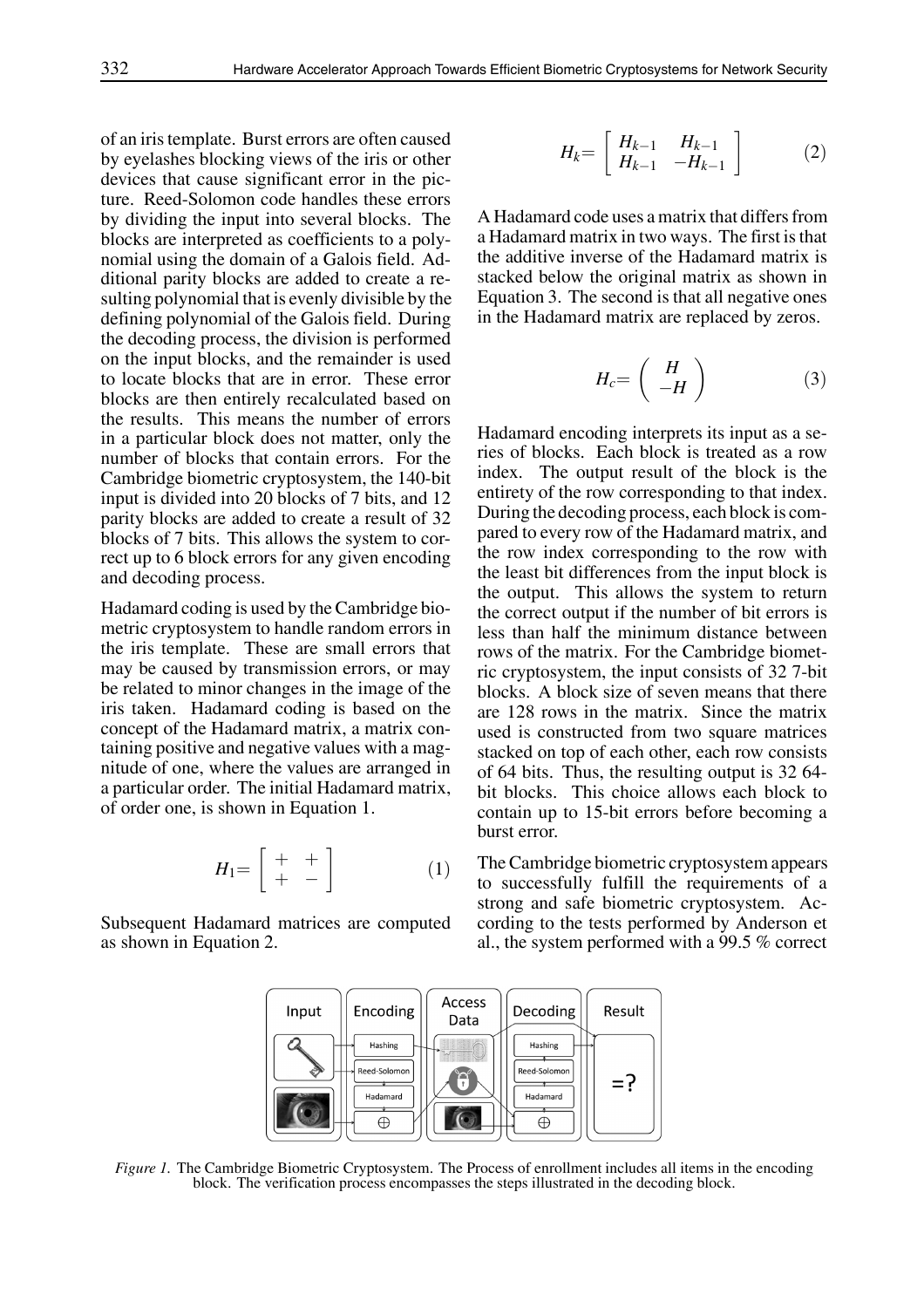match rate [6]. The algorithm answers security concerns by storing only modified versions of the key and iris template, protecting these from being accessed by intruders. In the event that a user's access data is compromised, a new random key can be generated for that user, resetting the system without loss of functionality. This combination of accuracy and security makes the Cambridge biometric cryptosystem a strong choice for our subsequent software implementation and hardware acceleration.

## 4. Hardware Acceleration

Since the development of the computer, people have been trying to make computation faster. This was initially achieved through increasing the speed of Central Processing Units (CPUs) that handle a single stream of instructions. But recently, CPUs have started to reach a level where their performance cannot be increased without generating more heat than can be dissipated in a reasonable amount of time and space [8]. This has caused the growth of research into new areas of computational acceleration.

New methods of computation focus on two aspects: running multiple instruction sequences (known as "threads") simultaneously, and decreasing the execution time of certain instructions. These goals are usually accomplished through the use of multiple CPU cores running in parallel, a graphical processing unit (GPU), or custom hardware. Using multiple CPU cores allows the execution of multiple threads simultaneously on one CPU. This is effective in scenarios where programs have many sequences of instructions that are not dependent on one another. However, the fact that the hardware in the CPU is not being modified, just made more plentiful, means that instructions are not executed any faster. Programs without opportunity for parallel computation do not benefit from multi-core hardware architecture. Similarly, making use of a GPU allows significantly increased parallelism by performing multiple calculations simultaneously. In addition, GPUs are optimized to perform certain types of calculations commonly used in graphics processing, allowing faster execution time for these instructions. The disadvantage of GPUs is that they are optimized for particular types of calculations, reducing the benefits they provide for computation of a more general type. Alternatively, custom hardware allows particular hardware units to be defined to handle certain computations [9]. Systems can be tailored to optimize for the most common form of computation in the target application. For custom hardware, the amount of parallelism in computation is defined by the amount of hardware space allocated by the designer for additional hardware for each particular functionality. The disadvantage of this method is that custom hardware must be designed specifically for the system it is intended for, as opposed to off-the-shelf CPUs or GPUs. This takes significant amount of design time, and also requires the use of customizable hardware resources, whether a Field Programmable Gate Array (FPGA) or a Complex Programmable Logic Device (CPLD). These hardware devices consist of a variety of hardware resources that can be configured in varying manners to produce the custom hardware.

Hardware acceleration also changes energy efficiency in addition to processing speed. A system using hardware acceleration has more hardware to power than the same system without hardware acceleration, causing an increase in the power consumed. However, the energy usage also depends on the time, which typically decreases during the process of hardware acceleration [10]. Depending on the rates of change in time and power consumption, it is possible to improve the total energy usage with hardware acceleration.

This project makes use of an FPGA for the implementation and testing of the biometric cryptosystem, in order to be able to tailor the system as exactly as possible for the maximum potential benefit. An FPGA was chosen as the method of customizable hardware due to its increasing use in commercial product releases. An FPGA is an integrated circuit consisting of logic blocks and Random Access Memory (RAM) blocks designed to be configured by a customer or a designer after manufacturing. The hardware used for the project is a Xilinx Zedboard [11], a system-on-a-chip (SoC) that incorporates the functionality of an ARM<sup> $\overset{\circ}{\otimes}$ </sup> dual-core Cortex<sup>TM</sup> -A9 MPCore<sup>TM</sup> Processing System (PS) and a Zynq-7000 All-programmable FPGA [11]. This system uses the processor as its main computational unit, while being able to connect to the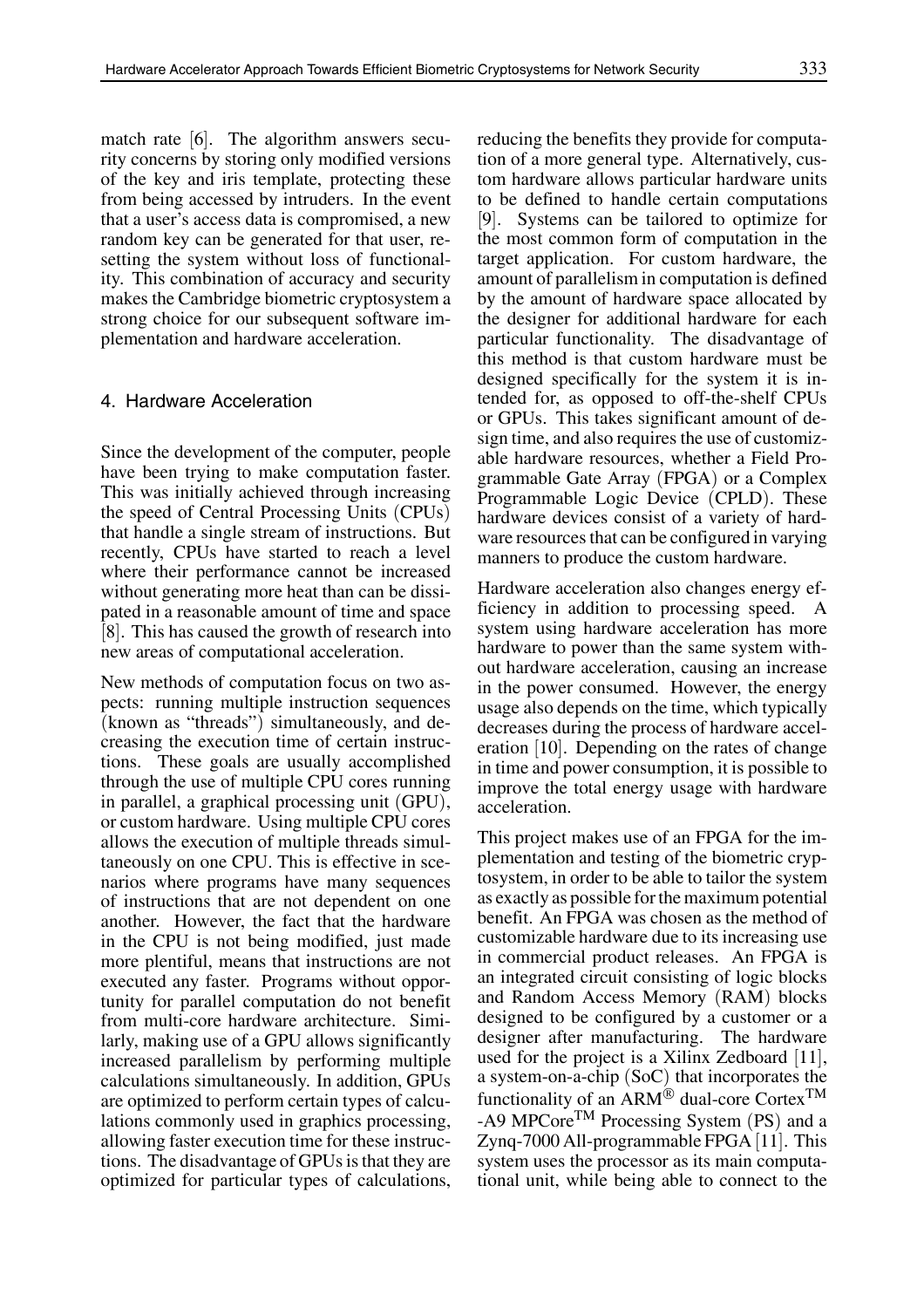FPGA portion of the chip for hardware acceleration of various functions. This makes the platform an ideal setup for testing custom hardware acceleration.

In addition to the hardware package, the Xilinx Zedboard also comes with software to program the system. Xilinx Software Development Kit (SDK) and Vivado software packages are used for programming the software and hardware components, respectively  $[12]$ . The Xilinx SDK software version 2013.4 used in this work allows a user to create, download, and run C code on the Zedboard, while the Xilinx Vivado Design Suite version 2013.4 used in this work allows the user to create custom hardware setups. These setups can be converted into binary configuration files used by SDK to setup the Zedboard. This setup allows the algorithm to be run both with and without hardware acceleration. Different software functions in the algorithm are implemented through the hardware acceleration process and the results in terms of performance and efficiency are compared.

## 5. Methodology

The process used to generate a hardware-accelerated version of the Cambridge biometric cryptosystem consisted of several steps. The first component of the project was identifying the target function for acceleration. Once this was completed, a hardware accelerator was designed for the target function. Upon completion of the hardware accelerator, the software was modified to make use of the new component. The resulting system was then tested and analyzed to determine its overall effectiveness. The process flow diagram for this methodology is shown below in Figure 2.

The system setup for this project involved a Zedboard, a computer with Xilinx SDK and



*Figure 2.* Methodology flowchart.

Xilinx Vivado software and at least two available USB ports, and two USB-microUSB cables. The Zedboard was plugged in and set to cascaded JTAG mode by setting bits MIO $[6:2]$ to ground. One USB-microUSB cable was connected between the UART port of the board (J14) and the computer, and the other was connected between the JTAG (J17) port and the computer. The board was then powered on. In Xilinx SDK, the port used to program the FPGA was set to the port that was connected to the JTAG pin.

This research made use of a C implementation of the Cambridge biometric Cryptosystem developed by the authors for a past research project [13]. In order to find a target function for hardware acceleration, the system was profiled using the profiling option built into the SDK software. This functionality uses a timer to generate hardware interrupts periodically. At each hardware interrupt, the system stores its current location in the program flow. The number of data points can be used to determine total system runtime while the locations of the data points can be used to determine the amount of time spent on each function, and the number of times each function was called during execution. The snoop control unit (SCU) timer on the Zedboard was used to generate the interrupts.

The profiling results provided a breakdown of the total time required for computations in the system, and how that time was spent. Using this data, the function that required the most computation time was selected as the target for hardware acceleration.

The next phase of the research was to design the hardware accelerators. By analyzing the target software function, specifications for input and output were created. Based on these input and output specifications, a control flow for the hardware accelerator was created. Using Xilinx Vivado Design Suite and the VHDL hardware description language, these hardware accelerators were implemented. Each accelerator consisted of two components: a computational component and an interface component. The computational component received input and control signals as chosen in the specification and performed the computations the system was designed to complete. The interface component handled the communication between the computational component and the Advanced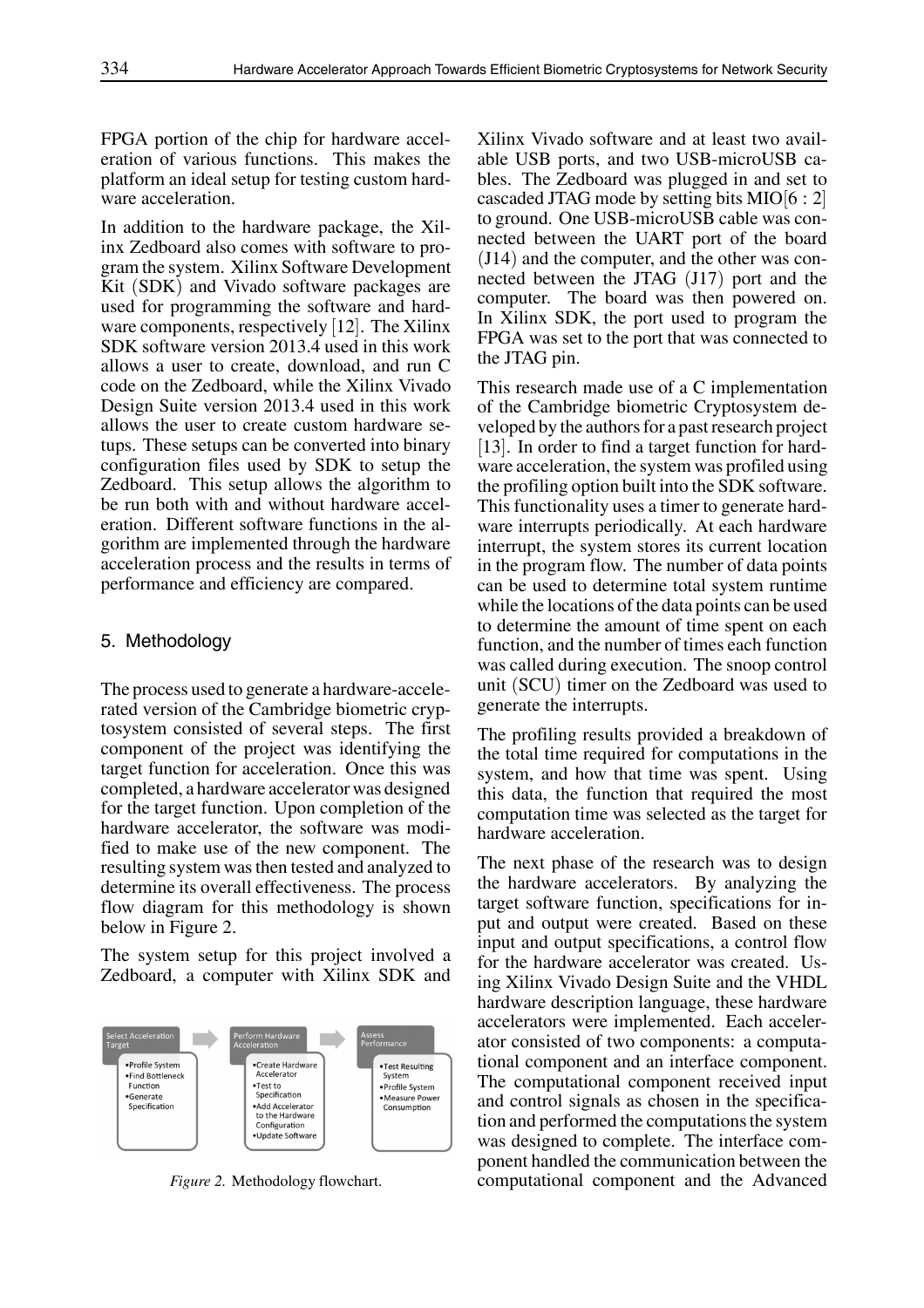Extensible Interface (AXI) between the programmable logic (PL) and the PS. This involved converting between data registers and input or output signals and converting control registers to individual control signals for the computational component. Each component was individually tested to ensure that it met specifications prior to combining the pieces to generate the finished hardware accelerator. This accelerator was then added to the hardware configuration.

Once the hardware setup was updated with the new accelerator, the next step was to edit the software project to use the hardware accelerator instead of the original software function. This was done using the SDK software. A *C* function was written with the same input and output arguments as the original function. Rather than performing the computation, this function would send the appropriate data to the memory-mapped registers used for input and control. The function would then wait for a signal from the hardware accelerator indicating that the computation was finished. Upon reception of this signal, the function would read the output register and return the appropriate results. Each instance of the original computation function in the project was then replaced by a call to the new function, completing the software changes. After each change, the software was tested to ensure that its functionality was unaffected.

Performance evaluation was the final phase of the project. After each hardware accelerator was added to the system, the resulting system was profiled as described above. This provided data about the runtimes of the overall system and the specific function accelerated. This data was used to calculate total runtimes and system speedups for the entire system and the target functions. Additionally, the system power usage report generated by Vivado was used to obtain the power usage of each system. Multiplying the power usage by the total time per computation provided an estimation of the amount of energy consumed by that calculation. These time and energy statistics allow us to compare the different systems and evaluate the effectiveness of the acceleration process.

# 6. Results and Discussion

## 6.1. Initial Software Profiling

In order to select a target function for hardware acceleration, the initial software implementation of the Cambridge biometric cryptosystem was profiled as described above. Due to the separation of the enrollment and verification processes, three distinct runtime profiles were generated: one for each process run individually, and one for enrollment and verification run in sequence. These runtime profiles are shown in Figure 3, Figure 4, and Figure 5, respectively. For this data, time spent on profiling functions has been removed in order to focus on the algorithm runtime. Functions that took less than 50 microseconds were combined into the "others" section to simplify the information. According to the verification and sequential profiles, the functions with the most computational cost and thus the greatest potential for hardware acceleration are the mult polys function, the hadamard decode function, and



*Figure 3.* Profiling results for the initial software implementation of enrollment.



*Figure 4.* Profiling results for the initial software implementation of verification.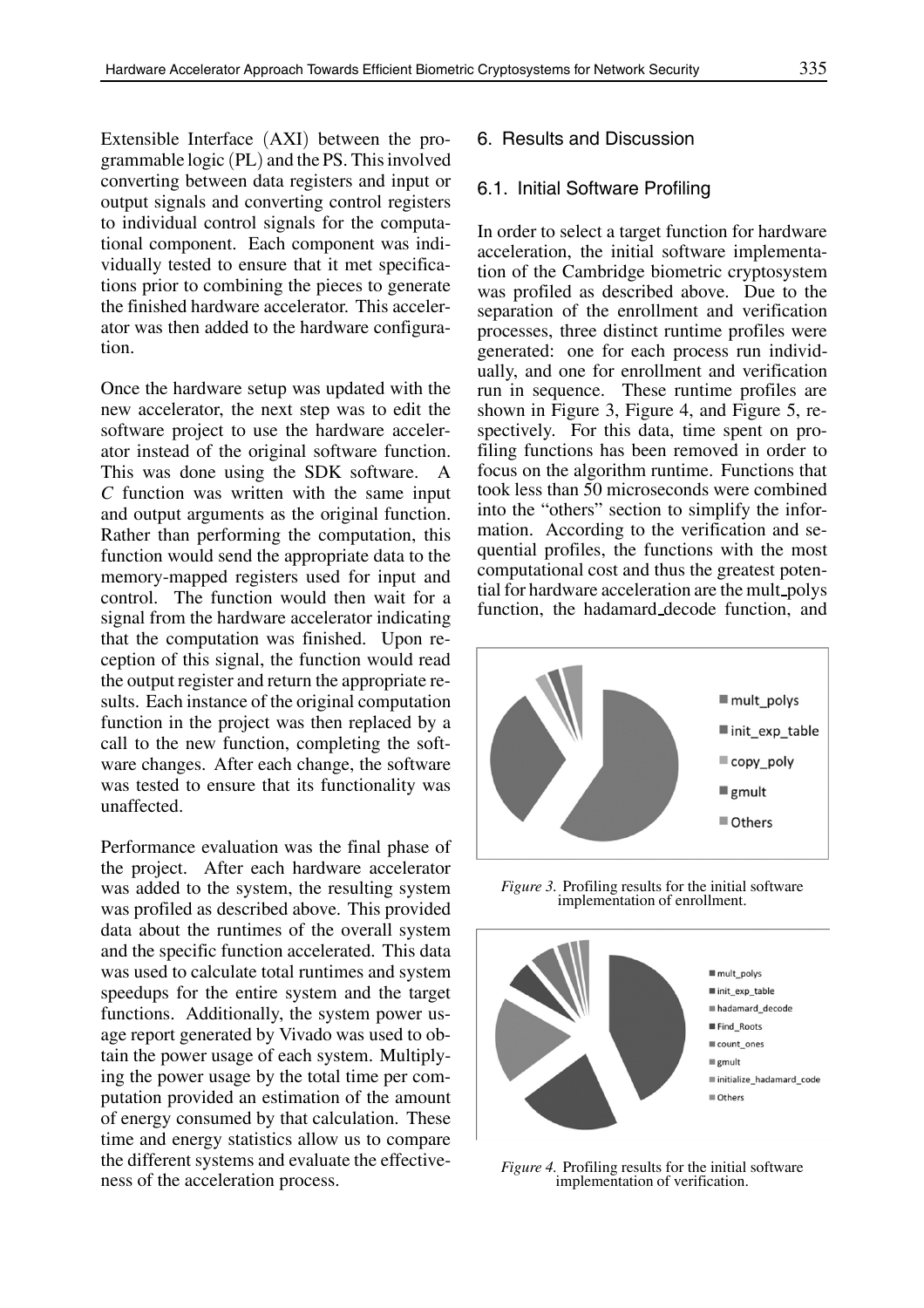

*Figure 5.* Profiling results for the initial software implementation of enrollment followed by verification.

the init exp table function. The profile for enrollment does not have the same cost for the hadamard decode function since this function is only used during verification. Thus hardware acceleration began on the mult polys function.

## 6.2. Hardware Accelerator Setup

The hardware acceleration process involves several different phases, as described in Section V. The results of each of these phases will be discussed individually below.

The first step in the acceleration process was creating an input/output specification for the mult polys function. This function takes two input arrays and returns one output array. In the general case, the input arrays can be of any size, and the size of the output array is equal to the sum of the sizes of the two input arrays. For this particular program, both input arrays have the size equal to twice the number of parity bytes used in the Reed-Solomon Codes: 24 bytes. The mapping from input to output is very similar to that of regular polynomial multiplication. Each array element is treated as a coefficient to a polynomial where the index of the array corresponds to the power of the term. When doing regular polynomial multiplication, each term in the first array would be multiplied with each term in the second array. The result from each multiplication is added to the output term with power (index) equal to the sum of the powers of the two inputs. In the mult polys function, this process is changed slightly. Multiplication across a Galois Field is used rather than multiplication for combining terms. The addition used for combining the output terms is

replaced with the XOR operation. This process, combined with the knowledge of the input and output sizes, completes the specification of the mult polys function.

The hardware accelerator was designed to perform the same computations as the software function, but in a manner that allowed multiple computations to be executed in parallel. The first step was designing a component that would perform multiplication across a Galois field. In the software version of the system, Galois multiplication was performed by taking the log of both inputs across a Galois field, and then taking the Galois exponential of the sum of the results. This method works for all nonzero inputs. Any zero inputs were handled by a check prior to computation, and simply returning zero if a zero input existed. The Galois multiplication hardware was designed using the same algorithm. Memory blocks were created for the Galois logarithm and Galois exponentiation functions. Once these memory blocks were completed, combining them to create Galois multiplication became a relatively simple task.

After the Galois multiplication component was designed and tested, the mult polys accelerator could be constructed. The component design diagram for this component can be found in Figure 6. This hardware component makes use of a number of Galois multiplication components equal to the size of the first input array: 24 in this case. For each component, the corresponding term of the first input array is the first factor.



*Figure 6.* Mult\_polys hardware accelerator schematic.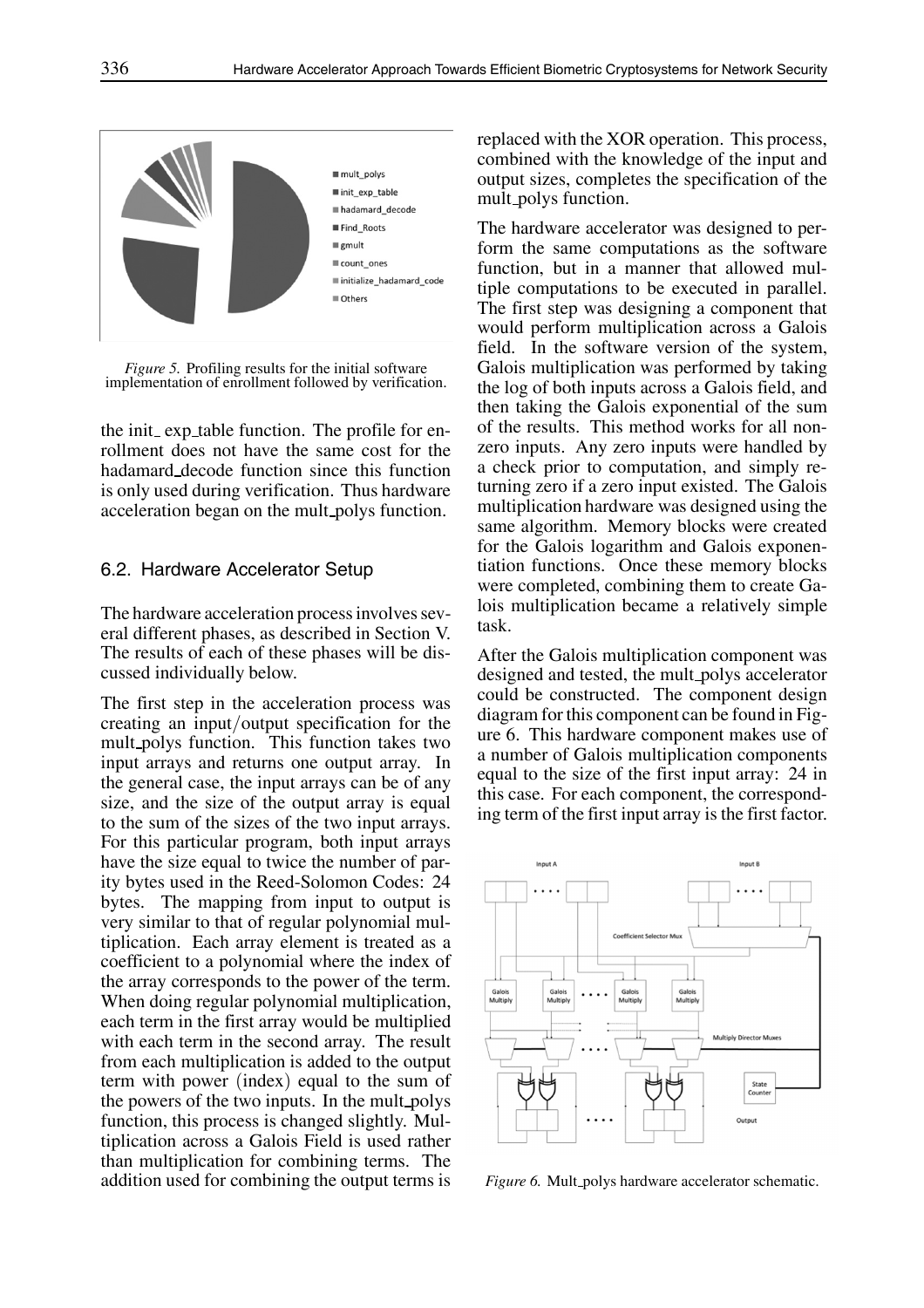The second factor is time dependent, but component independent. That is, the second factor changes over time, but is the same for any component at the same time. At the beginning of the computation, the second factor is the first term of the second array. Each computation cycle, the next lowest index term is used as the second factor for the components. These computations combine to create every combination of terms between the two input arrays.

The output of the computation is stored in a larger output vector. When computation starts, this vector is initialized to all 0's. Upon completion of a computation, the result of the multiplication component is XORed with the appropriate output term, and then stored as the new output term. Because the XOR operation is commutative and associative, the order of these operations does not affect the computation. The appropriate output term is found by adding the index of the second array used as a factor to the multiplication component number. This results in the lower order terms being processed before the higher order terms, with the same number of computations taking place during each computation cycle. After all computation cycles have been completed, the output vector is complete, and can be sent back to the processor.

Creating the AXI Interface to the processor involved developing input and output buffers, and a control buffer that the processor could use to control the system by setting flags. The control flags are simple: one bit for the processor to tell the accelerator to begin computation and one bit for the accelerator to tell the processor when computation has finished. For this component, the input and output buffers were the same. Upon receiving a start signal, the accelerator reads the input buffer into its internal memory, then clears the control buffer. When the computation completes, the system overwrites the result to the input/output buffer and writes a 1 to the completion bit and a 0 to the start bit. This interface completes the input and output requirements for this accelerator.

The hardware components were tested using the simulation software in Vivado. The inputs to the system were forced to particular values, and the output signals were observed. This allowed the designers to validate the correctness of the system.

After the simulation phase, adding the hardware accelerator to the hardware system took place in the Vivado environment. An instance of the accelerator was created, and connected to the processor using an AXI interface. This results in the processor treating the accelerator as a memory-mapped peripheral. This change also required setting one of the PL clocks to control the accelerator. For this research, a clock frequency of 200 MHz was chosen since it was the highest frequency supported. This new hardware configuration was then imported into SDK in order to update the software.

Updating the software involved replacing calls to the mult polys function with calls to the hardware accelerator. A replacement function with the same signature was created that could be called by other sections of the code that required this computation. This function, called mult polys HW, made use of the memory-mapped accelerator. Using the memory locations specified in the configuration files, it would load the inputs into the appropriate registers, then write a 1 to the start flag. The function would then periodically check the completion flag. Upon the flag becoming a 1, the function would read the data from the registers and return them to its caller. Once this function was completed and tested, calls to mult polys in the project were replaced with calls to mult polys HW. This completed the acceleration cycle.

## 6.3. Hardware Accelerator Profiling

Upon the completion of the hardware accelerator for the mult<sub>r</sub> polys function, the system was again profiled to determine its effectiveness. The results of comparing the runtime profiles before and after hardware acceleration are shown in Figure 7. As this graph shows, the runtime of the mult polys function is much lower in the accelerated version, with a relative speedup of approximately 25X. This has resulted in the overall system speedups shown in Table 1. The speedup is the greatest for the enrollment process since the mult polys function occupies a larger fraction of the total runtime. The verification process has a lesser speedup. The speedup for the sequential run is a balancing of the individual speedups, with weight assigned to the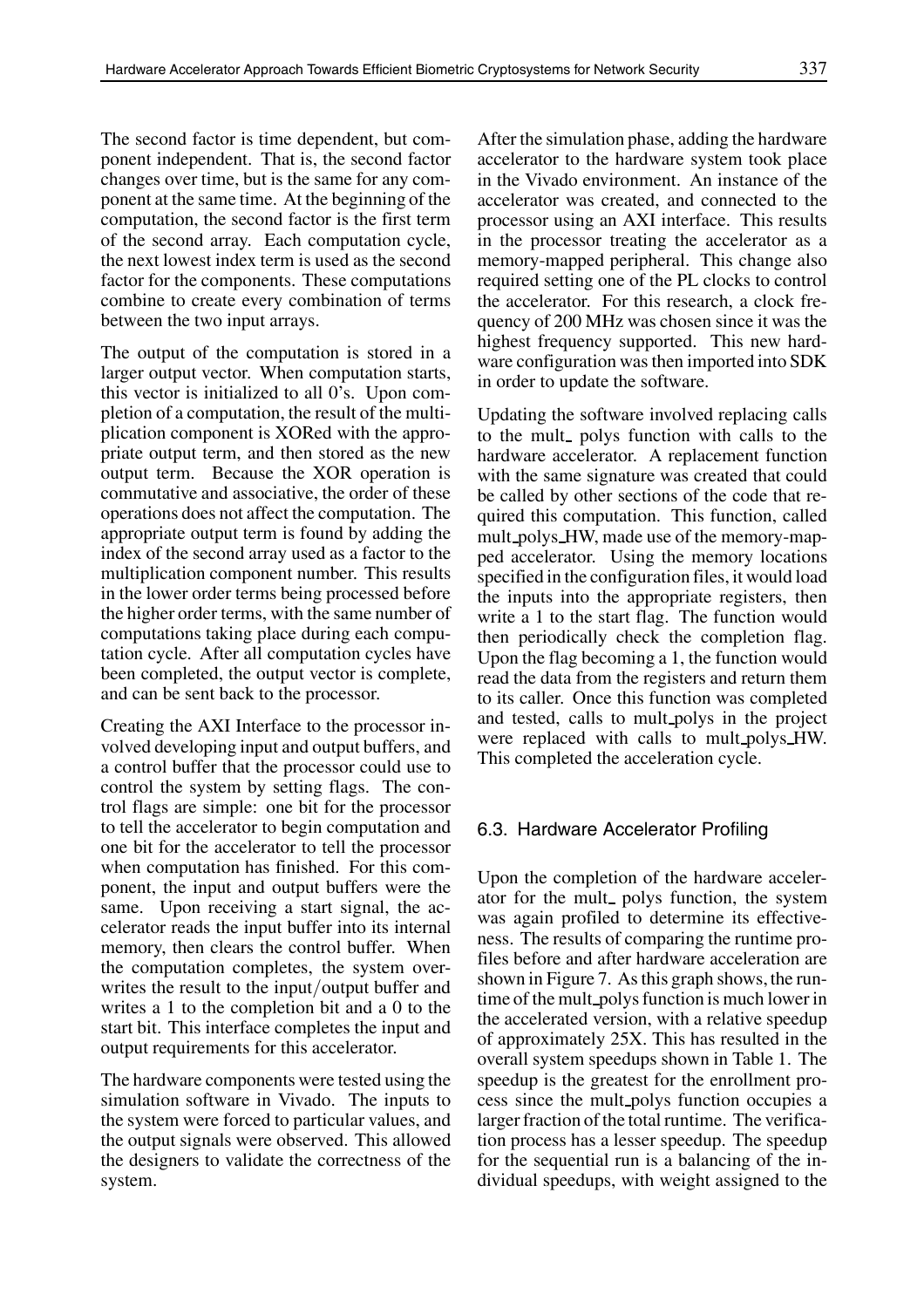

*Figure 7.* Cryptosystem runtimes before and after hardware acceleration.

individual processes based on their relative runtime.

| <b>Function</b> | <b>Runtime</b><br>before<br><b>Acceleration</b><br>(ms) | <b>Runtime</b><br>after<br><b>Acceleration</b><br>(ms) | <b>Speedup</b> |
|-----------------|---------------------------------------------------------|--------------------------------------------------------|----------------|
| Enrollment      | 2.55                                                    | 0.97                                                   | 2.63           |
| Verification    | 3.7                                                     | 2.43                                                   | 1.52           |
| Both            | 6.09                                                    | 2.77                                                   | 2.20           |

*Table 1.* Hardware acceleration speedups.

The hardware acceleration also affected the total energy usage of the system. The additional hardware component caused the power usage to change from 1.477 W to 1.704 W, representing a 15.4 % increase. However, the amount of energy used for any given computation was reduced due to the improved runtime. Table 2 shows the energy consumption of the resulting systems. Since the power usage is constant

| <b>Function</b> | <b>Energy</b><br>before<br>(mJ) | <b>Energy</b><br>after<br><b>Acceleration</b> Acceleration<br>(m,I) | Percentage<br>of<br><b>Reduction</b> |
|-----------------|---------------------------------|---------------------------------------------------------------------|--------------------------------------|
| Enrollment      | 3.77                            | 1.65                                                                | 56.1                                 |
| Verification    | 5.46                            | 4.14                                                                | 24.2                                 |
| Both            | 8.99                            | 4.72                                                                | 47.5                                 |

*Table 2.* System energy consumption.

between different computation sets, the energy usage follows the same patterns as the runtime data.

These results show that hardware acceleration is an effective choice for improving the overall efficiency of biometric cryptosystems. The hardware acceleration caused significant decreases in the runtime of the original system. These runtime decreases help outweigh the additional power that they require, resulting in overall energy cost reductions per computation.

# 6.4. Comparison with Multi-Core Acceleration

Comparing the results of custom hardware acceleration methods to alternative methods allows researchers to analyze the similarities and differences of methods and their relative levels of effectiveness. One such comparison can be drawn between this work and the manycore acceleration methods applied to the Cambridge biometric cryptosystem [14], in which case the authors used the 48-core Intel Single-Chip Cloud Computer (SCC) platform.

In this work, custom hardware acceleration was used to achieve a speedup of approximately 2.20X. This was achieved by accelerating the mult polys function. By contrast, the manycore acceleration attempted to improve the hadamard decode function. This is because the mult polys function is of sequential computation type, which is suitable for hardware accelerator design; while the hadamard decode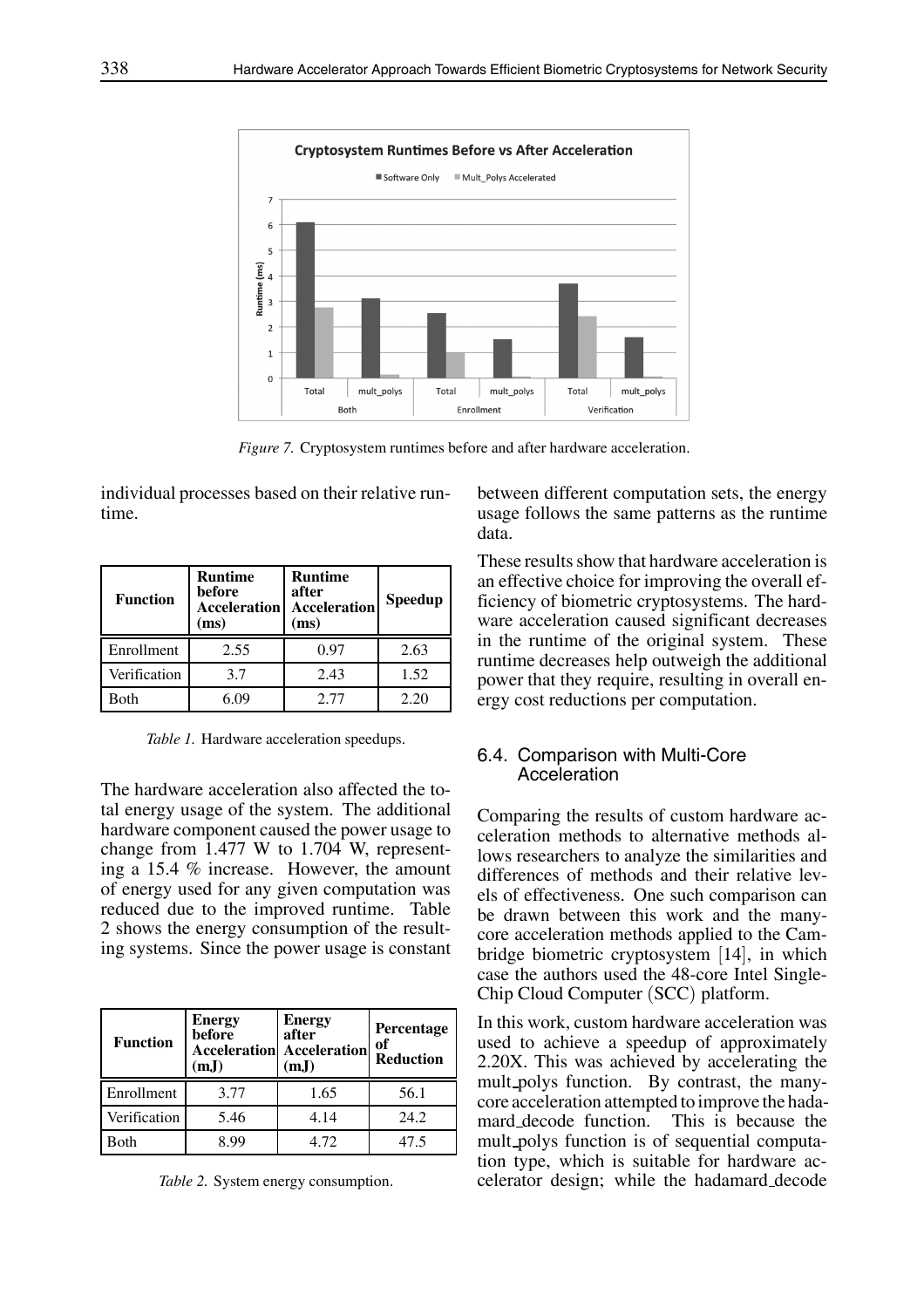function is of parallel computation type, which is suitable for being distributed over many cores for parallel processing. The acceleration of hadamard decode resulted in a speedup of up to 1.18X [14]. The limited effectiveness of this approach can be explained with a couple of reasons. The first reason is that the hadamard decode function takes a lower percentage of the computation runtime than that of the mult polys function, as shown in Figures 3-4. Another reason is that in the many-core implementation, the MPI-like (message passing interface) programming model contributed significant communication overhead.

This shows that custom hardware acceleration can have greater potential impact on system runtimes than many-core acceleration for this application. However, due to the fact that manycore systems are more prevalent and versatile than custom hardware systems, which must be designed for a particular operation, a hybrid approach would provide the benefits from both approaches.

## 7. Conclusions

Biometric cryptosystems represent a future direction that provides user security without the drawbacks of traditional password-based approaches. By combining biometrics with cryptography, biometric cryptosystems allow accurate matching of biometrics in an encrypted and secure domain. This is an important step towards creating a network where data can be protected efficiently and securely. Henceforth, improving the efficiency of biometric cryptography would greatly enhance its potential to be readily deployed towards modern network security.

In this work, a concrete software implementation of the biometric cryptosystem developed by Anderson, Daugman, and Hao at the University of Cambridge has been optimized using hardware acceleration. The result is a system that can perform user enrollment in 0.97 ms and user verification in 2.43 ms on a Xilinx Zedboard System-on-a-Chip (SoC) platform, representing a 2.63X and 1.52X speedup comparing with the software counterpart. This system requires only 1.704 W of power, resulting in energy consumption of 1.65 and 4.14 mJ for enrollment and verification, respectively. This represents a 56.1 % and 24.2 % reduction comparing with the software counterpart.

This work also compares the custom hardware acceleration with a many-core acceleration implementation of the same system. This comparison illustrates the greater acceleration potential provided by custom hardware acceleration compared to parallel computing on many-core platform, and the corresponding increase in designer overhead. Understanding these tradeoffs allows system designers to select the best hardware system for their application.

In addition to providing a concrete implementation of a biometric cryptosystem, this project provides a process that can be used as a guideline for future applications of hardware acceleration to biometric cryptosystems for network security. Making use of this methodology will allow for the development of systems that take significantly less runtime and less energy per computation, significantly increasing their useful potential.

#### Acknowledgment

The Zedboard SoC platform used for FPGA implementation is provided through Xilinx University Program. The Intel Single Chip Cloud Computer Platform is provided by Intel Labs. This work is supported by the National Science Foundation under Grant Numbers IIP-1332046, IIP-1068055 and ECCS-1301953. Any opinions, findings, and conclusions or recommendations expressed in this material are those of the authors and do not necessarily reflect the views of the National Science Foundation.

#### References

- [1] T. HEY, S. TANSLEY, K. TOLLE, The fourth paradigm, data-intensive scientific discovery. Microsoft Research, Redmond, WA.
- [2] A. JAIN, A. ROSS, U. ULUDAG, Biometric template security: challenges and solutions. *European Signal Processing Conference*, (2005).
- [3] U. ULUDAG, S. PANKANTI, S. PRABHAKAR, A.K.JAIN, Biometric cryptosystems: issues and challenges. *Proceedings of the IEEE*, **92**(6), (2004) pp. 948–960.